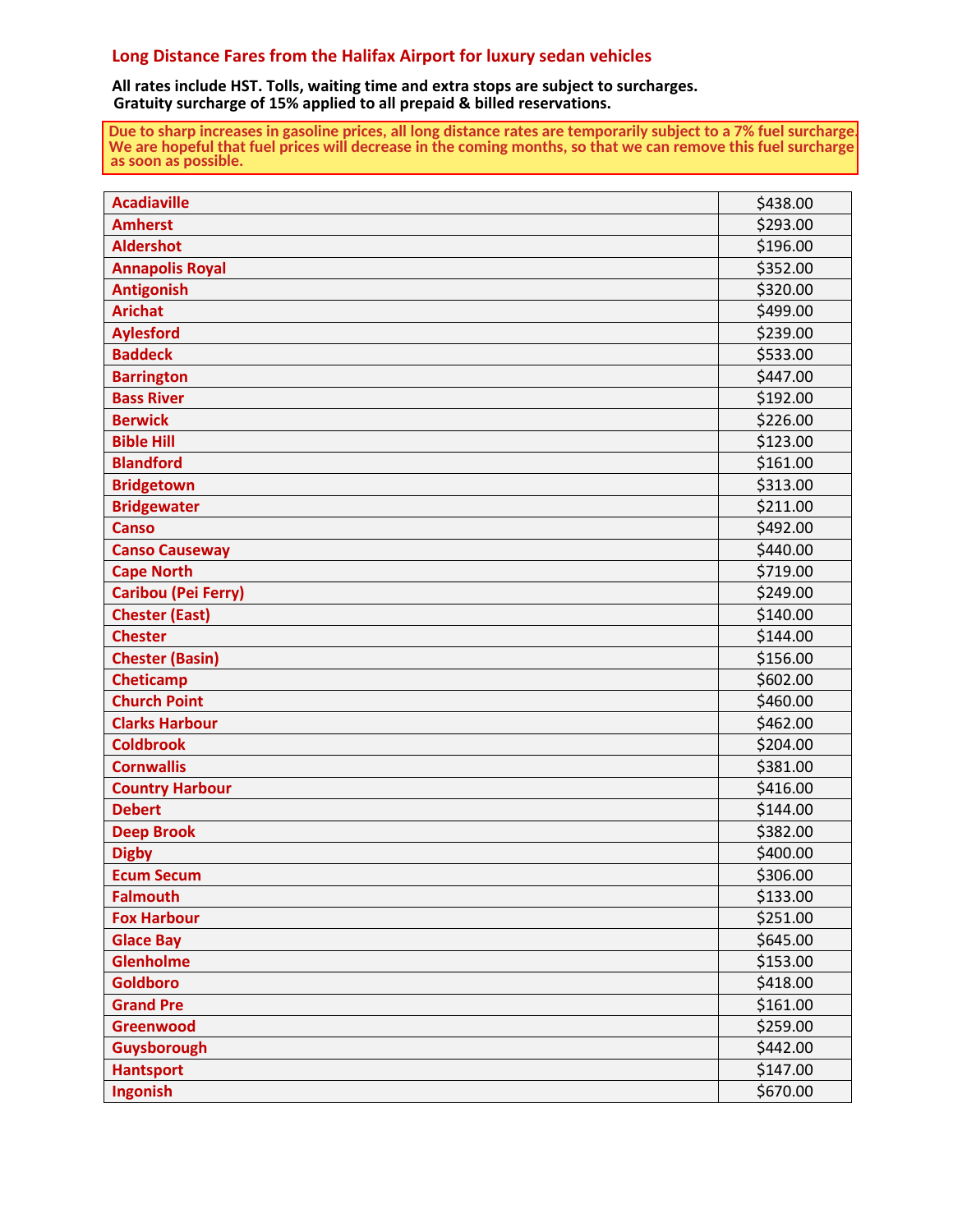| <b>Inverness</b>            | \$519.00 |
|-----------------------------|----------|
| <b>Kentville</b>            | \$195.00 |
| <b>Kejimkujic</b>           | \$328.00 |
| <b>Kingston</b>             | \$262.00 |
| <b>La Have</b>              | \$239.00 |
| <b>Lake Charlotte (HRM)</b> | \$142.00 |
| <b>Liverpool</b>            | \$275.00 |
| <b>Lockport</b>             | \$374.00 |
| <b>Louisbourg</b>           | \$670.00 |
| <b>Lunenburg</b>            | \$200.00 |
| <b>Mahone Bay</b>           | \$180.00 |
| <b>Margaree (Forks)</b>     | \$548.00 |
| <b>Meteghan</b>             | \$487.00 |
| <b>Middleton</b>            | \$257.00 |
| <b>Monastery</b>            | \$365.00 |
| <b>Mulgrave</b>             | \$407.00 |
| <b>New Germany</b>          | \$241.00 |
| <b>New Glasgow</b>          | \$228.00 |
| <b>New Minas</b>            | \$187.00 |
| <b>New Ross</b>             | \$192.00 |
| <b>New Waterford</b>        | \$638.00 |
| <b>North Sydney</b>         | \$618.00 |
| <b>Oak Island</b>           | \$161.00 |
| <b>Oxford</b>               | \$239.00 |
| <b>Parrasboro</b>           | \$268.00 |
| <b>Port Dufferin</b>        | \$263.00 |
| <b>Pictou</b>               | \$238.00 |
| <b>Port Hastings</b>        | \$400.00 |
| <b>Port Hawkesbury</b>      | \$407.00 |
| <b>Port Hood</b>            | \$470.00 |
| <b>Port Maitland</b>        | \$522.00 |
| <b>Pubnico</b>              | \$478.00 |
| <b>Pugwash</b>              | \$280.00 |
| <b>Riverport</b>            | \$217.00 |
| <b>Sheet Harbour (HRM)</b>  | \$241.00 |
| <b>Shelburne</b>            | \$382.00 |
| <b>Sherbrooke</b>           | \$326.00 |
| <b>Ship Harbour (HRM</b>    | \$187.00 |
| <b>Springhill</b>           | \$263.00 |
| <b>Spry Bay</b>             | \$214.00 |
| <b>St. Peters</b>           | \$480.00 |
| <b>Stellarton</b>           | \$224.00 |
| <b>Sydney</b>               | \$621.00 |
| <b>Sydney Mines</b>         | \$616.00 |
| <b>Tangier</b>              | \$195.00 |
| <b>Tatamagouche</b>         | \$203.00 |